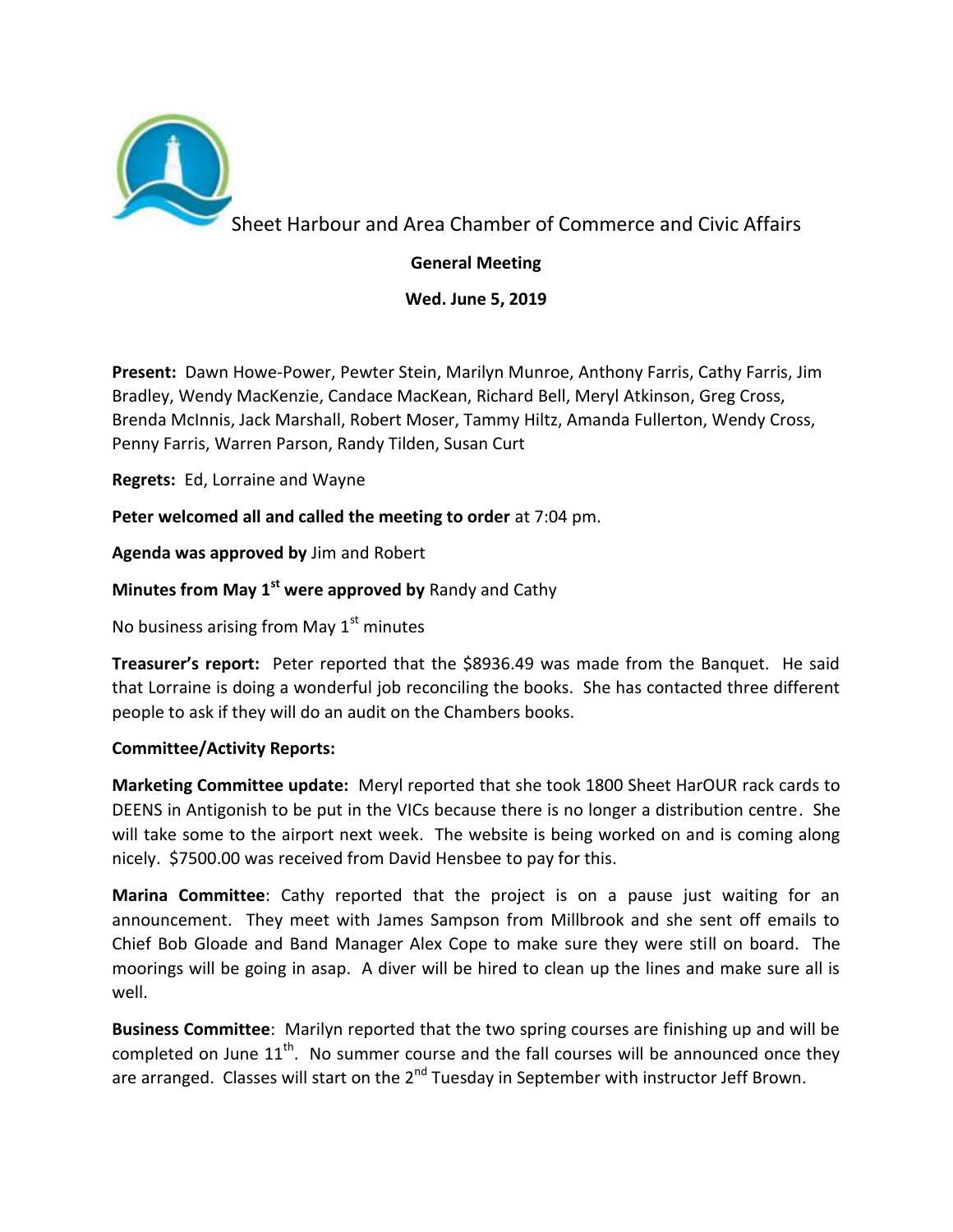## **Port Authority-** Nothing new to report

**Community Centre update**: Greg reported that they are still working with Dept of Land and Forestry's to obtain land use. The project is moving forward, just waiting for funds.

**Taylor Head update:** Warren reported that the condition of the road and the park are their biggest concerns. They will be meeting soon with the government. They are closely watching what is going on in Lawrencetown. Check **friendsoftaylorhead.com** to see their schedule of activities.

**Heritage Society update:** Wendy reported that HRM supplied them with a dehumidifier. The computer that they were using is no longer useable, but she has a lead on another one. Jim, Peter and Wendy will get together to look at the insurance policy. Wendy feels she needs a letter from Chamber to be using the space in the MacPhee House.

**High Speed internet:** Ed reported that there is no information. He is waiting for replies to emails to Eastlink.

**MPA update:** Peter and Randy reported that the Chamber is going to stay neutral on this matter and that the community will decide. Randy feels that the Chamber staying neutral isn't going to set well with the community and that the people who are saying NO to the MPA its no period- its not going to happen and the people who are YES- are in favor to protect the environment and it will be good for tourism. DFO has made some mistakes and we need everyone at the table, we need to cooperate.

**Banquet update:** Peter reported that it was a great night, a great evening. Robert and Sandy Moser were recognized for their many years of service to the Chamber. There were 180 people in attendance and \$8936.49 was made.

**MacPhee House:** Jim reported that they have two provincial students that started last week. The VIC will open on June  $12<sup>th</sup>$ . They will be doing interviews for the Canada Student Grant positions (3) this week. With five students they are hoping to extend the hours.

## **Additional items:**

**Membership**: Peter is working on new forms and putting together a package to show new members the benefits of belonging to the Chamber.

**Whale Sanctuary-** The project is still actively looking at three sites. Another information session will be planned for mid-July.

**Malay Falls Power Upgrade**- The government has allotted \$30,000,000 for upgrades to power stations across Canada. \$280.000 was slated for the Malay Falls station. This will be used to remove lead pipes and upgrades to the system.

**Meeting was adjourned at 8:07** pm by Penny **Next meeting: September 4th at the Lions Centre**